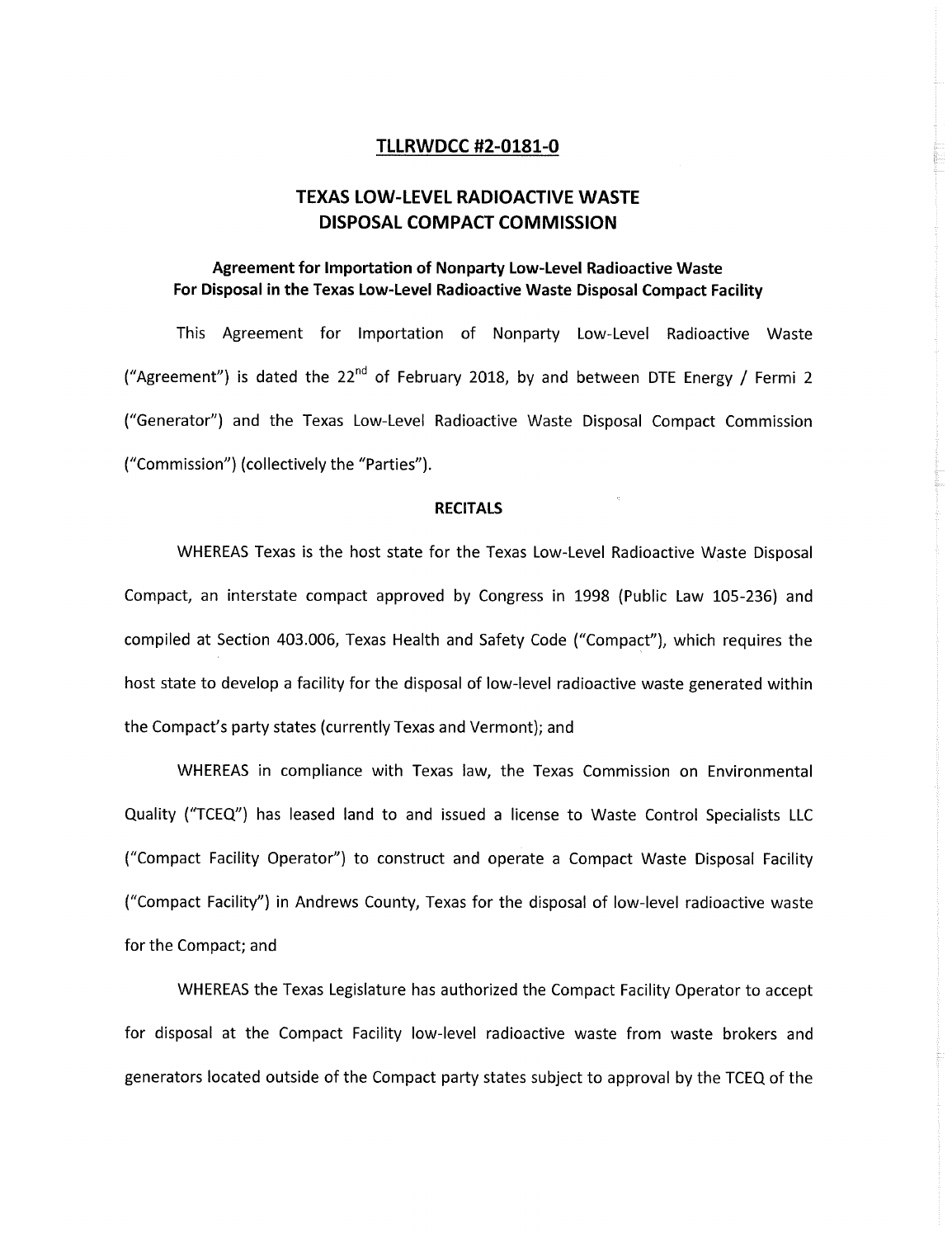waste characteristics and waste forms as set forth in the Compact Facility license and to the extent the acceptance of such imported waste does not diminish the disposal volume or Curie capacity available to Compact party states; and

WHEREAS Section 3.05(6) of the Compact authorizes the Commission to enter into an agreement with any person, state, regional body, or group of states for the importation of lowlevel radioactive waste into the Compact Facility for management or disposal subject to such conditions and restrictions to be included in the agreement as the Commission deems advisable and provided that the agreement receives a majority vote of the Commission; and

WHEREAS the Commission has processed and considered Generator's Application for Importation in accordance with Commission Rule 675.23 (31 Texas Administrative Code §675.23) and a majority of the members of the Commission approved the Application and voted to enter into this Agreement,

NOW, THEREFORE, Generator and the Commission hereby enter into the following Agreement:

#### **AGREEMENT**

# **ARTICLE I. REPRESENTATIONS AND WARRANTIES**

- **A.** Generator represents and warrants that it has disclosed fully in its Application the existence of any unresolved violations pending against the Generator with any other regulatory agency with jurisdiction to regulate radioactive material.
- B. Generator represents and warrants that it has disclosed accurately in its Application the existence of any unresolved violation(s), complaint(s), unpaid fee(s), or past due report(s) that it has with the Commission.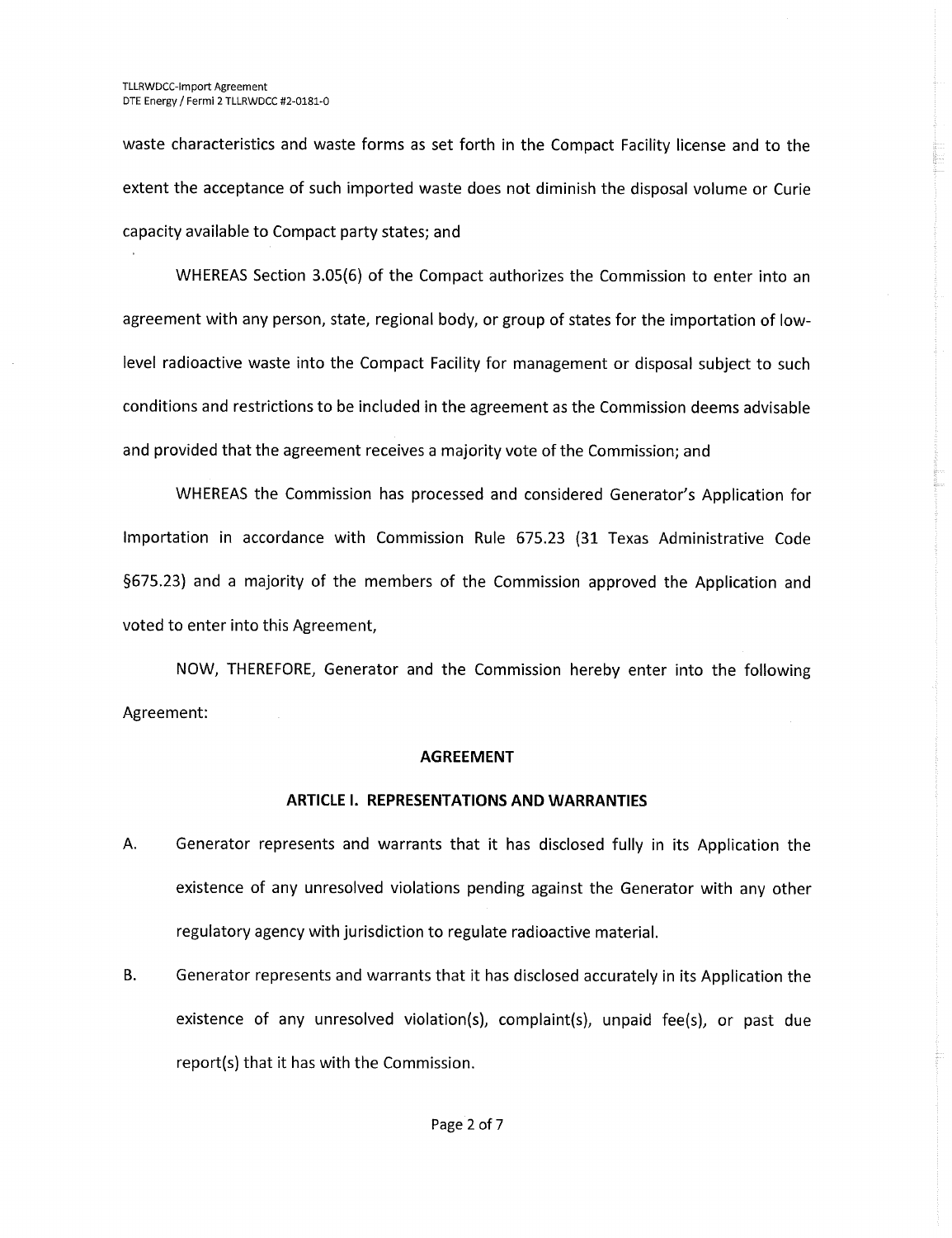- C. Generator represents and warrants that it has disclosed in its Application the existence of any unresolved violation(s), unpaid fee(s), or past due report(s) that it has with any other regulatory body with regard to radioactive waste, including, without limitation, the TCEQ.
- D. Generator specifically acknowledges and agrees that a misrepresentation with respect to an item listed in A, B, or C above may result in the immediate revocation of this Agreement.
- E. Generator represents and warrants that no waste of international origin shall ever be included in the materials to be shipped to the Compact Facility for disposal. Generator agrees that the inclusion of waste of international origin in a shipment may result in immediate suspension or revocation of this Agreement.
- F. Generator represents and warrants that it will notify the Commission immediately of any allegation of the violation of any law, rule, or regulation related to the shipment of any form of radioactive waste. Generator represents and warrants that it will report quarterly (on a calendar-year basis) to the Commission any confirmed violation of any law, rule, or regulation in any jurisdiction related to the shipment of any form of radioactive waste. Generator agrees that a failure to report quarterly to the Commission any confirmed violation by the Generator of any law, rule, or regulation related to the shipment of any form of radioactive waste may result in the immediate suspension of this Agreement.
- G. Generator represents and warrants its agreement that the Commission may, at any time and upon reasonable notice to Generator, audit or cause to be audited Generator's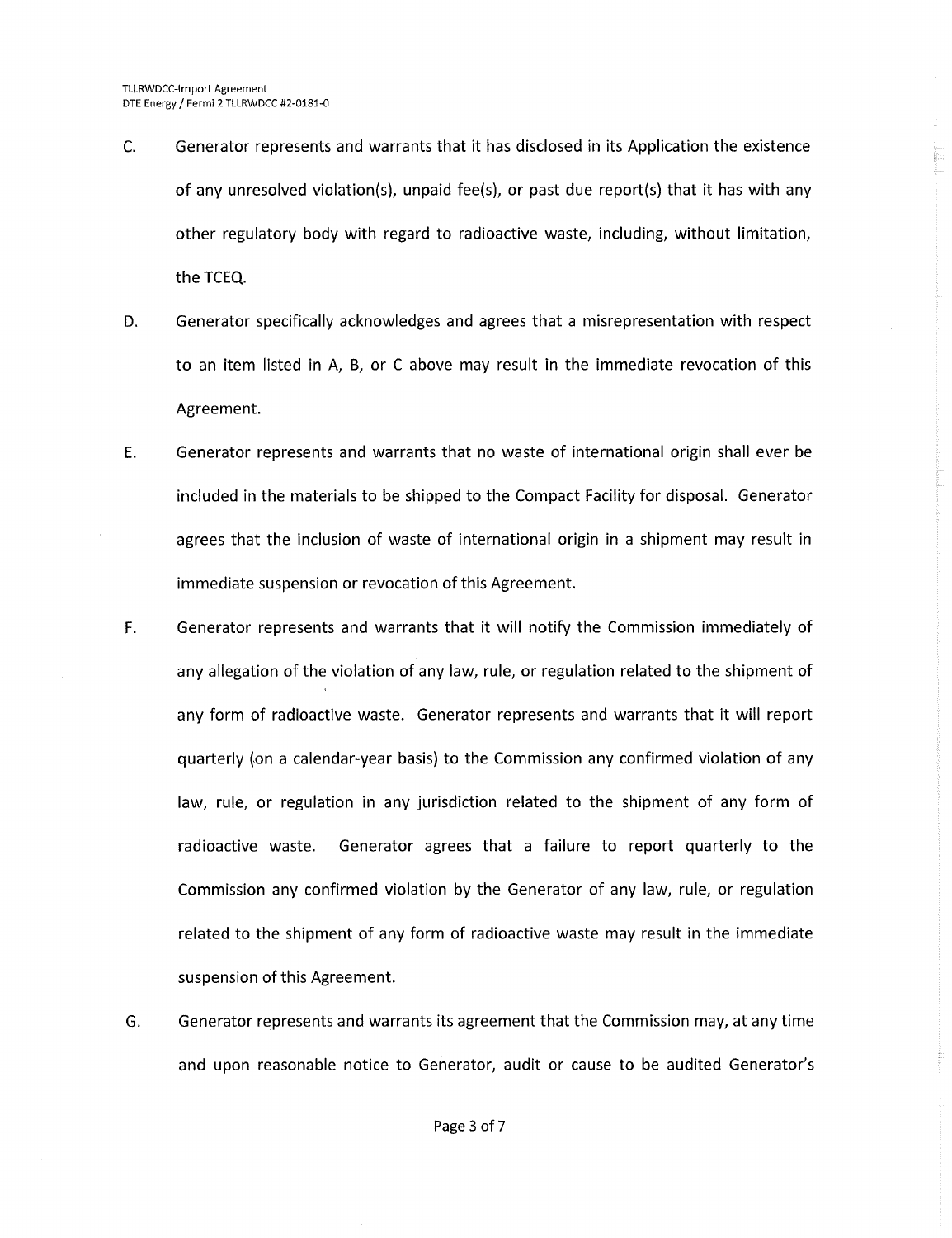compliance with this Agreement. Any portion of the audit involving business records shall be conducted during normal business hours. Generator agrees that a refusal to allow the Commission to audit or cause to be audited Generator's compliance with this Agreement after Generator has been provided reasonable notice may result in immediate suspension of this Agreement.

H. Generator represents and warrants that it has sufficient financial capacity to perform its obligations under this Agreement and to comply with all relevant state and federal laws, rules, and regulations.

### ARTICLE **II. TERMS AND CONDITIONS OF IMPORT AUTHORIZATION**

Pursuant to Section 3.05 (6) of the Compact, the Commission hereby authorizes the Generator to import to the Compact Facility for disposal nonparty low-level radioactive waste, in the form and amounts described in Item **J** below ("Generator's Nonparty Compact Waste"), subject to the terms and conditions set forth below and in Article I of this Agreement, all of which are agreed to by Generator.

A. This Agreement shall remain in effect according to its terms from February **22, 2018** through August 31, 2018 unless it is amended by agreement of the Parties, or is revoked or suspended by the Commission. Generator agrees to provide to the Commission within 30 days after the end of each Facility operating year, the actual cubic feet and Curies disposed of by Generator during that particular Facility operating year. The Facility operational year ends on August 31.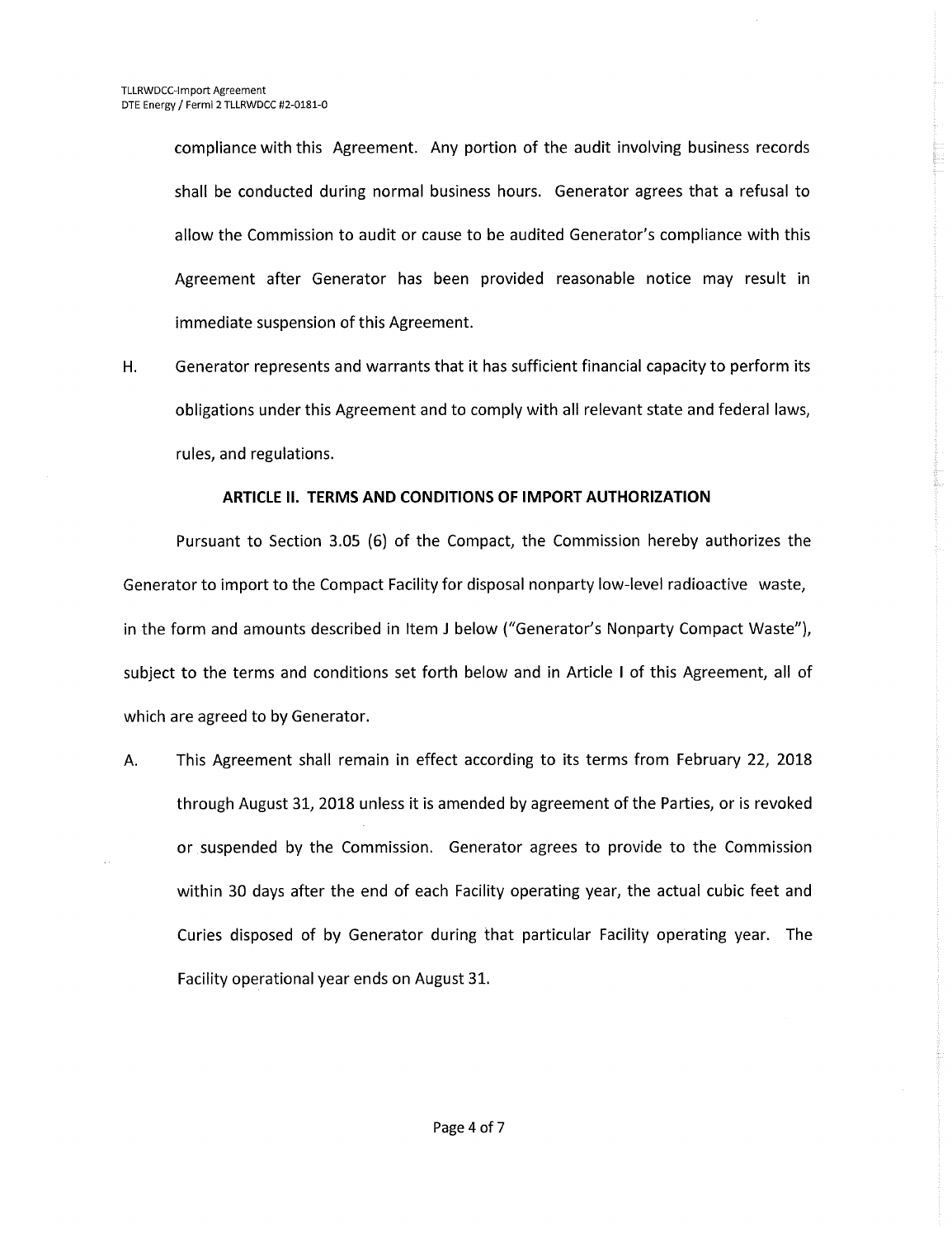- B. Generator agrees to be bound by Section 8.03 of the Compact and shall be liable for its own acts, omissions, conduct, and relationships in accordance with applicable law.
- C. Generator agrees that the Commission may revoke, suspend or amend this Agreement with respect to future shipments, including by adding or deleting requirements, after having given prior notice to Generator. The Generator will be given a reasonable time to review, respond to, or make any changes necessary to comply with any additional requirements prior to the date the revocation, suspension, or amendments take effect. If the Commission and the Generator are unable to reach an agreement on changes to be made, the Commission may terminate this Agreement. Even if the Commission terminates this Agreement, Generator must nevertheless satisfy any outstanding obligations related to shipments previously made pursuant to this Agreement.
- D. Generator agrees that a failure to comply with Items F and G of Article I of this Agreement may result in immediate suspension of this Agreement. Any revocation or suspension of this Agreement shall be effective on the date of the service of notice of such revocation or suspension to Generator by certified mail. The Agreement may be reinstated with or without amendments at the discretion of the Commission after consideration of the Generator's response.
- E. The Parties agree that the Commission may, in response to a written application from Generator, cancel, suspend, or amend this Agreement with respect to future shipments, including by adding or deleting requirements. If the Parties are unable to agree on amendments proposed by the Generator, the Commission may terminate this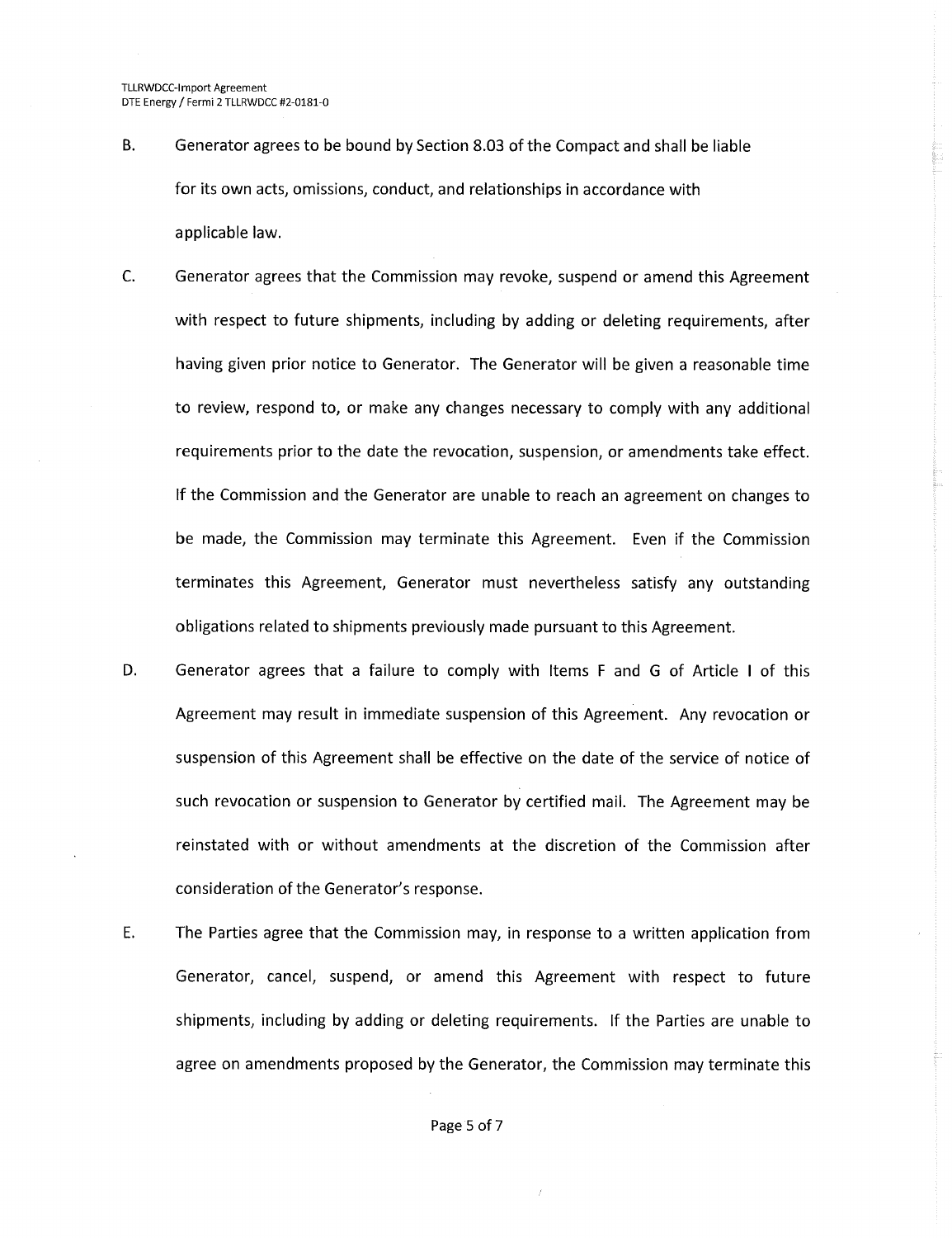Agreement. Even if the Commission terminates this Agreement, Generator must still satisfy any outstanding obligations related to shipments previously made pursuant to this Agreement.

- F. If the Commission acts with respect to Items C, D, or E immediately above, the Commission agrees to notify the Compact Facility Operator and the TCEQ of such acts.
- G. This Agreement is not assignable or transferable to any other person.
- H. This Agreement relates only to importation of waste for disposal in the Compact Facility, as the term "disposal" is defined in Section 2.01(4) of the Compact and provided for in Section 3.05(6) of the Compact. This Agreement is not to be construed as approval of importation of waste for management, as the term is defined in Section 2.01(11) of the Compact and provided for in Section 3.05(6) of the Compact.
- **1.** Generator agrees to comply with the rules related to commingling adopted by TCEQ in coordination with the Commission pursuant to Section 401.207(k), Texas Health and Safety Code, to the extent such rules apply.
- J. Description of Generator's Nonparty Waste approved for importation:
	- (a) Waste Volume (Cubic Feet): 360 (b) Waste Radioactivity in Curies: 60,000
		- 1. No shipments may be made under this Agreement without further authorization from the Commission.
		- 2. No less than 15 days before a shipment is made under this Agreement, the Generator shall provide the Commission a written notice containing evidence satisfactory to the Commission that a shipment will be made on the date proposed in the notice and that it will contain a specifically identified number of Curies. It is acknowledged that weather or other unforeseen conditions may cause a nominal delay of a shipment, but that delay shall not exceed 5 days, or a new condition removal letter will be required unless otherwise authorized by the Commission.